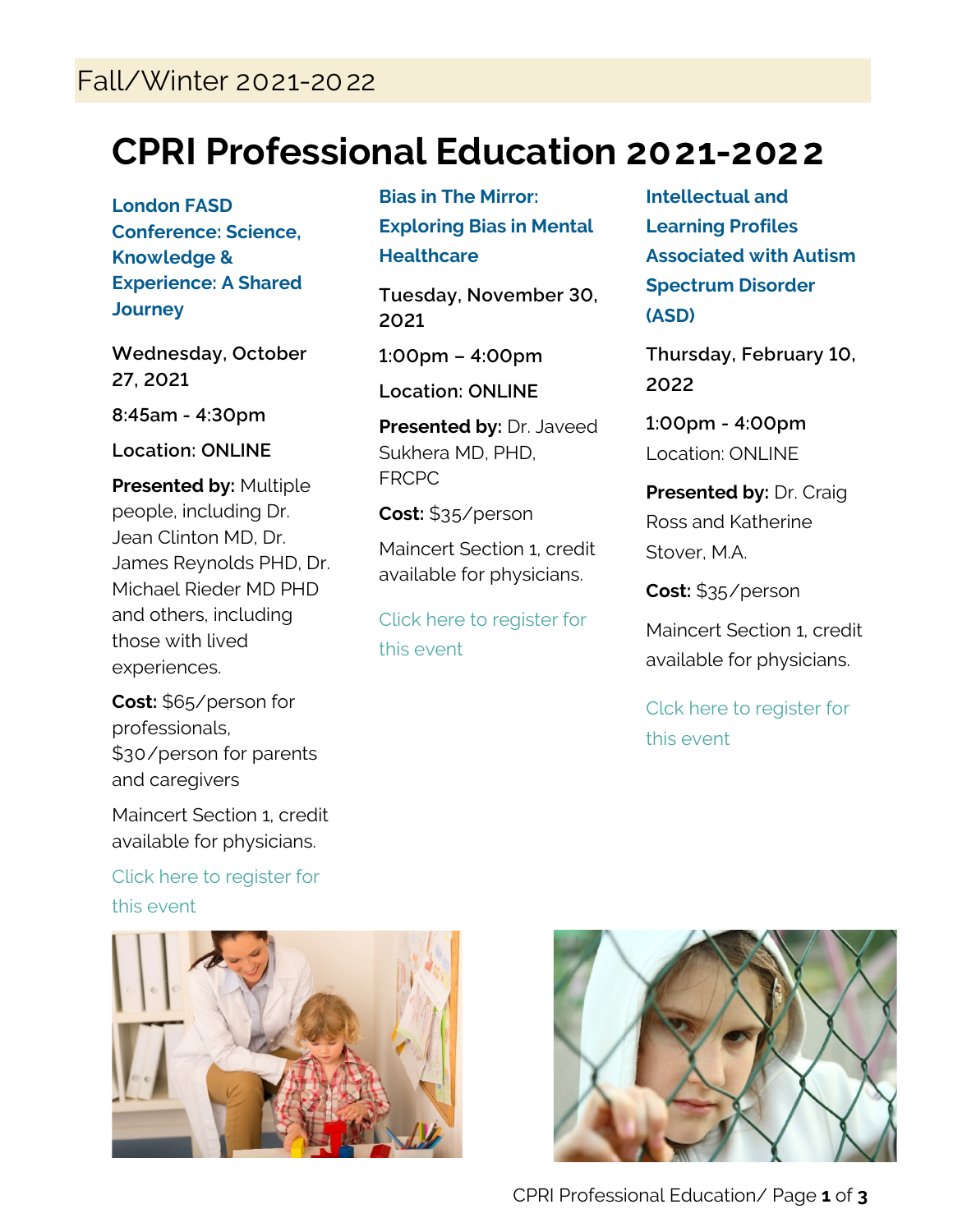## **CPRI Professional Education 2021-2022**

**Connecting to your inner kindness through the drum**

**Thursday, March 3, 2022**

**9:00am – 12:00pm**

**Location: ONLINE**

**Presented by:** Ro'nikonkatste (Standing Strong Spirit) – Bill Hill

**Cost:** \$35/person

[Click here to register for](http://events.constantcontact.com/register/event?llr=54n6segab&oeidk=a07eija2fsg8393415f)  [this event](http://events.constantcontact.com/register/event?llr=54n6segab&oeidk=a07eija2fsg8393415f)

**Rising to Resilience: Supporting Student Mental Health at School**

**Wednesday, April 6, 2022 1:00pm – 4:00pm Location: ONLINE**

**Presented by:** Dr. Deanna Swift, Ph.D., C.Psych. and Gail Lalonde, MSW, RSW

**Cost:** \$35/person

Maincert Section 1, credit available for physicians.

[Click here to register for](http://events.constantcontact.com/register/event?llr=54n6segab&oeidk=a07ein0u34l8eb8243a)  [this event](http://events.constantcontact.com/register/event?llr=54n6segab&oeidk=a07ein0u34l8eb8243a)

**Understanding Complex Trauma/Developmental Trauma** 

**Tuesday, May 10, 2022**

**9:00am – 4:00pm**

**Location: ONLINE**

**Presented by:** Dr. Richard Zayed, C. Psych

**Cost:** \$35/person

Maincert Section 1, credit available for physicians.

[Click here to register for](http://events.constantcontact.com/register/event?llr=54n6segab&oeidk=a07eijftkuxbb268e0e)  [this event](http://events.constantcontact.com/register/event?llr=54n6segab&oeidk=a07eijftkuxbb268e0e)